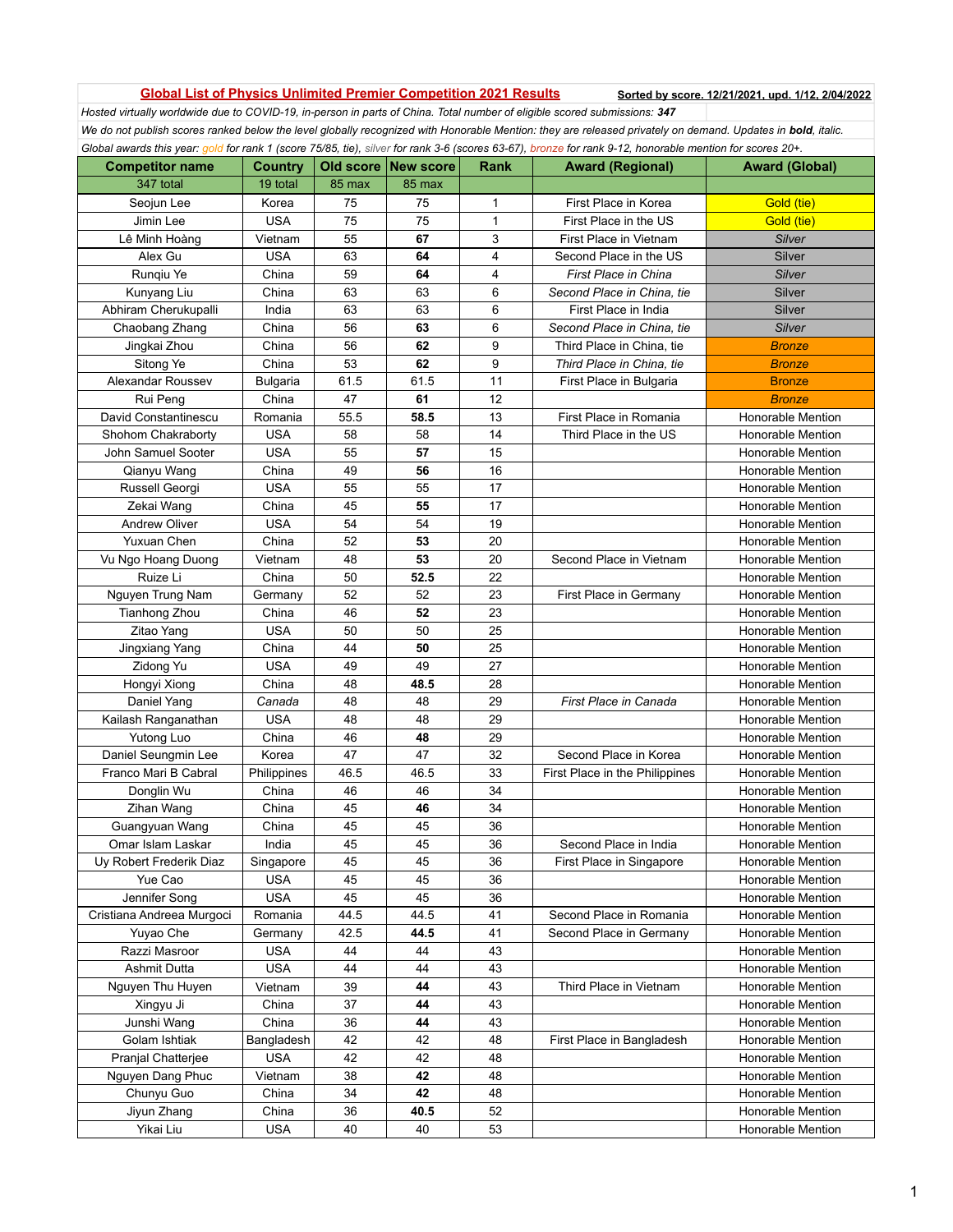| Lijie Yin             | China      | 39              | 39   | 54  |                            | Honorable Mention        |
|-----------------------|------------|-----------------|------|-----|----------------------------|--------------------------|
| Vaibhav Malik         | Germany    | 39              | 39   | 54  | Third Place in Germany     | Honorable Mention        |
| Sarthak Agrawal       | <b>USA</b> | 39              | 39   | 54  |                            | Honorable Mention        |
| Canis Li              | <b>USA</b> | 39              | 39   | 54  |                            | Honorable Mention        |
| Ivan Ge               | <b>USA</b> | 39              | 39   | 54  |                            | Honorable Mention        |
|                       |            | 38.5            | 38.5 | 59  |                            |                          |
| Alexandra Maria Curea | Romania    |                 |      |     | Third Place in Romania     | <b>Honorable Mention</b> |
| Zihua Rong            | China      | 36              | 38.5 | 59  |                            | <b>Honorable Mention</b> |
| Dwitimaya Sahoo       | India      | 36              | 38.5 | 59  | Third Place in India       | <b>Honorable Mention</b> |
| Jishen Zhu            | China      | 38              | 38   | 62  |                            | Honorable Mention        |
| Kaan Yaşar            | Germany    | 38              | 38   | 62  |                            | Honorable Mention        |
| Estella Xie           | <b>USA</b> | 38              | 38   | 62  |                            | Honorable Mention        |
| Youyuan Gao           | China      | 37              | 37   | 65  |                            | Honorable Mention        |
| Cristopher Chen       | <b>USA</b> | 37              | 37   | 65  |                            | Honorable Mention        |
| Neacsu Miruna         | Romania    | 36.5            | 36.5 | 67  |                            | Honorable Mention        |
| Junhyeok Lee          | <b>USA</b> | 36.5            | 36.5 | 67  |                            | Honorable Mention        |
| Jin Rhee              | Korea      | 36              | 36   | 69  | Third Place in Korea       | Honorable Mention        |
| Haohsi Chiang         | China      | 27              | 36   | 69  |                            | <b>Honorable Mention</b> |
| Jinwei Zou            | China      | 35              | 35   | 71  |                            | Honorable Mention        |
| Xingfei Li            | China      | 35              | 35   | 71  |                            | <b>Honorable Mention</b> |
| Zhengyao He           | China      | 35              | 35   | 71  |                            | Honorable Mention        |
| Zihan Liu             | China      | 35              | 35   | 71  |                            | <b>Honorable Mention</b> |
| Yichen Huang          | China      | 35              | 35   | 71  |                            | <b>Honorable Mention</b> |
|                       |            | 35              | 35   | 71  |                            | <b>Honorable Mention</b> |
| Catana Diana-Ștefania | Romania    |                 |      |     |                            |                          |
| <b>Yiding Tian</b>    | China      | 34              | 34   | 77  |                            | Honorable Mention        |
| Bryan Zhang           | <b>USA</b> | 33              | 34   | 77  |                            | Honorable Mention        |
| Yueran Fu             | China      | 33              | 33   | 79  |                            | Honorable Mention        |
| Nihar Karve           | India      | 33              | 33   | 79  |                            | Honorable Mention        |
| Xisen Wang            | China      | 32              | 32.5 | 81  |                            | <b>Honorable Mention</b> |
| Tianjun Hu            | China      | 32              | 32   | 82  |                            | Honorable Mention        |
| Jongwon Han           | Korea      | 32              | 32   | 82  |                            | Honorable Mention        |
| Yingin He             | <b>USA</b> | 32              | 32   | 82  |                            | Honorable Mention        |
| Tianyu Ma             | China      | 31              | 31   | 85  |                            | Honorable Mention        |
| Zheng Jiang           | China      | 31              | 31   | 85  |                            | Honorable Mention        |
| Renzhi Yongtian       | China      | 31              | 31   | 85  |                            | Honorable Mention        |
| Yilin Zhao            | China      | $\overline{31}$ | 31   | 85  |                            | Honorable Mention        |
| Hyeonhu Ju            | Korea      | 31              | 31   | 85  |                            | <b>Honorable Mention</b> |
| Stephen Chen          | <b>USA</b> | 31              | 31   | 85  |                            | Honorable Mention        |
| Jamin Xie             | <b>USA</b> | 31              | 31   | 85  |                            | Honorable Mention        |
| Peiren Wang           | China      | 30              | 30   | 92  |                            | Honorable Mention        |
| Yixun Liu             | China      | 30              | 30   | 92  |                            | Honorable Mention        |
| Tianyong Yao          | China      | 30              | 30   | 92  |                            | <b>Honorable Mention</b> |
| Haohan Zhang          | China      | 30              | 30   | 92  |                            | Honorable Mention        |
| Sehun Jeong           | Korea      | 30              | 30   | 92  |                            | Honorable Mention        |
|                       | <b>USA</b> | 30              | 30   | 92  |                            | Honorable Mention        |
| <b>Bradley Guo</b>    |            |                 |      |     |                            |                          |
| Meshkat Alam          | Bangladesh | 29              | 29   | 98  | Second Place in Bangladesh | <b>Honorable Mention</b> |
| Zhijun Wang           | China      | 29              | 29   | 98  |                            | Honorable Mention        |
| Bohan Wang            | China      | 29              | 29   | 98  |                            | Honorable Mention        |
| Linkai Jin            | China      | 29              | 29   | 98  |                            | Honorable Mention        |
| Chenyu Lin            | China      | 29              | 29   | 98  |                            | Honorable Mention        |
| Yuan Jingshuo         | China      | 29              | 29   | 98  |                            | Honorable Mention        |
| Srimaye Peddinti      | <b>USA</b> | 29              | 29   | 98  |                            | Honorable Mention        |
| Yike Shi              | China      | 27              | 29   | 98  |                            | Honorable Mention        |
| Yueyang Liu           | China      | 28              | 28   | 106 |                            | Honorable Mention        |
| Heguang Chen          | China      | 28              | 28   | 106 |                            | Honorable Mention        |
| Jiatong Duan          | China      | 28              | 28   | 106 |                            | Honorable Mention        |
| Alex Shaw Jr          | Taiwan     | 28              | 28   | 106 | First Place in Taiwan      | Honorable Mention        |
| Andrew Yuan           | <b>USA</b> | 28              | 28   | 106 |                            | Honorable Mention        |
| Tran Minh Quan        | Vietnam    | 28              | 28   | 106 |                            | Honorable Mention        |
| Boyan Yu              | China      | 25              | 28   | 106 |                            | Honorable Mention        |
|                       |            |                 |      |     |                            |                          |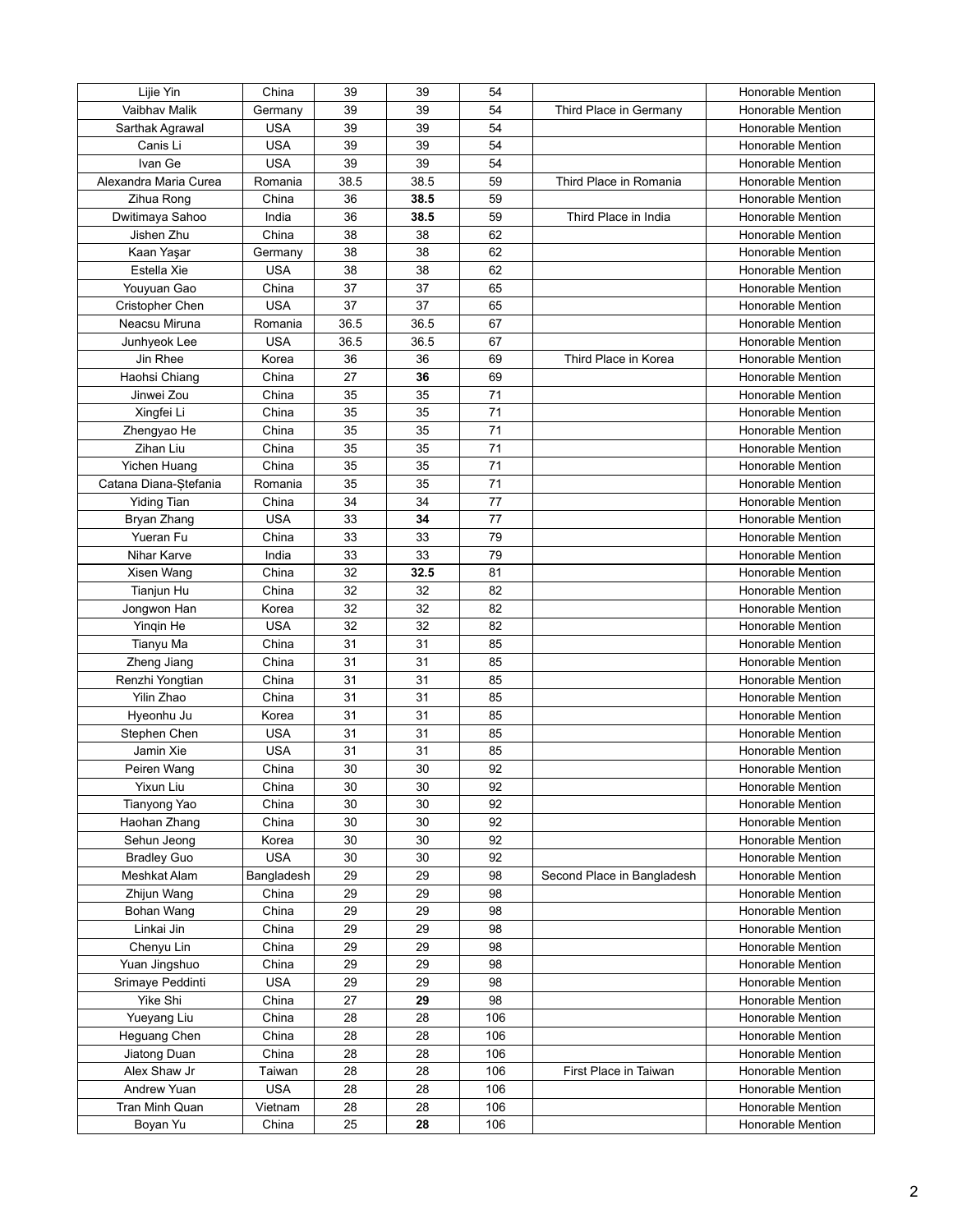| Renjie Qu              | China               | 27              | 27   | 113 |                           | Honorable Mention        |
|------------------------|---------------------|-----------------|------|-----|---------------------------|--------------------------|
| Tongrui An             | China               | 27              | 27   | 113 |                           | Honorable Mention        |
| Shi Zhang              | China               | 27              | 27   | 113 |                           | Honorable Mention        |
| Honglei Gu             | China               | $\overline{27}$ | 27   | 113 |                           | Honorable Mention        |
| Kumar Ayush Mittal     | Germany             | 27              | 27   | 113 |                           | Honorable Mention        |
| Taekyung Lee           | Korea               | 27              | 27   | 113 |                           | Honorable Mention        |
| Alissa Sherbatov       | <b>USA</b>          | 27              | 27   | 113 |                           | Honorable Mention        |
| Nguyen Manh Hung       | Vietnam             | 22              | 27   | 113 |                           | Honorable Mention        |
| Saint Lewis            | China               | 26              | 26   | 121 |                           | Honorable Mention        |
| Hardik Joshi           | India               | 26              | 26   | 121 |                           | Honorable Mention        |
| Jeffrey Wei            | <b>USA</b>          | 26              | 26   | 121 |                           | Honorable Mention        |
| Carasel Vlad           | Romania             | 25.5            | 25.5 | 124 |                           | <b>Honorable Mention</b> |
| <b>Thomas Yang</b>     | Canada              | 25              | 25   | 125 | Second Place in Canada    | <b>Honorable Mention</b> |
| Feiyang Li             | China               | 25              | 25   | 125 |                           | Honorable Mention        |
| Jian Liu               | China               | 25              | 25   | 125 |                           | Honorable Mention        |
| Le Minh Anh            | Germany             | 25              | 25   | 125 |                           | Honorable Mention        |
| Watcharakorn Suttipong | Thailand            | 25              | 25   | 125 | First Place in Thailand   | Honorable Mention        |
| Yunyi Ling             | <b>USA</b>          | 25              | 25   | 125 |                           | Honorable Mention        |
| Chengze Lyu            | China               | 24              | 25   | 125 |                           | <b>Honorable Mention</b> |
| <b>Tianhong Xie</b>    | Canada              | 24              | 24   | 132 | Third Place in Canada     | Honorable Mention        |
| Jiahe Gu               | China               | 24              | 24   | 132 |                           | Honorable Mention        |
|                        |                     |                 |      |     |                           |                          |
| Muyao Li               | China               | 24              | 24   | 132 |                           | <b>Honorable Mention</b> |
| Yuxuan Yang            | China               | 24              | 24   | 132 |                           | Honorable Mention        |
| Diyun Zheng            | China               | 24              | 24   | 132 |                           | <b>Honorable Mention</b> |
| Haoran Liang           | $\overline{Ch}$ ina | 24              | 24   | 132 |                           | Honorable Mention        |
| Shuohang Wu            | China               | 24              | 24   | 132 |                           | Honorable Mention        |
| <b>Tudor Nicorescu</b> | Romania             | 24              | 24   | 132 |                           | Honorable Mention        |
| Xinzhi Li              | China               | 23              | 23   | 140 |                           | Honorable Mention        |
| Wei Xu                 | China               | 23              | 23   | 140 |                           | Honorable Mention        |
| Jin Shi                | China               | 23              | 23   | 140 |                           | Honorable Mention        |
| Yongshan Du            | China               | 23              | 23   | 140 |                           | Honorable Mention        |
| Chenxi Shi             | China               | 23              | 23   | 140 |                           | Honorable Mention        |
| Alp Terliksiz          | Turkey              | 23              | 23   | 140 | First Place in Turkey     | Honorable Mention        |
| Anirudh Tenneti        | <b>USA</b>          | 23              | 23   | 140 |                           | Honorable Mention        |
| Chengxian Wu           | China               | 22              | 22   | 147 |                           | Honorable Mention        |
| Huang Yikai            | China               | 22              | 22   | 147 |                           | Honorable Mention        |
| Rengi Xu               | China               | 22              | 22   | 147 |                           | Honorable Mention        |
| Zhirong Lu             | China               | 22              | 22   | 147 |                           | Honorable Mention        |
| Minh Chi Diep          | Germany             | 22              | 22   | 147 |                           | Honorable Mention        |
| Eric Kim               | Korea               | 22              | 22   | 147 |                           | Honorable Mention        |
| <b>Mahmoud Airoud</b>  | Syria               | 22              | 22   | 147 | First Place in Syria      | Honorable Mention        |
| Yujian Fu              | <b>USA</b>          | 22              | 22   | 147 |                           | <b>Honorable Mention</b> |
| Dinh Pham Nguyen Hang  | Vietnam             | 22              | 22   | 147 |                           | <b>Honorable Mention</b> |
| Luxi Chen              | China               | 21              | 22   | 147 |                           | Honorable Mention        |
| Gavin Yuliu Hua        | China               | 15              | 21.5 | 157 |                           | <b>Honorable Mention</b> |
| Ruiming Zhang          | China               | 21              | 21   | 158 |                           | <b>Honorable Mention</b> |
| Leyi Yu                | China               | 21              | 21   | 158 |                           | Honorable Mention        |
| Xiyuan Yan             | China               | 21              | 21   | 158 |                           | Honorable Mention        |
| Xirui Zhang            | China               | 21              | 21   | 158 |                           | Honorable Mention        |
| Minxuan Zhu            | China               | 21              | 21   | 158 |                           | Honorable Mention        |
| Xixun Lu               | China               | 21              | 21   | 158 |                           | Honorable Mention        |
| Kaishen Wang           | China               | 21              | 21   | 158 |                           | Honorable Mention        |
| Minghao Ji             | China               | 21              | 21   | 158 |                           | Honorable Mention        |
| Dizhou Wang            | China               | 21              | 21   | 158 |                           | Honorable Mention        |
| Xingyi Wang            | China               | 20              | 21   | 158 |                           | Honorable Mention        |
| Yuhao Wang             | China               | 17              | 21   | 158 |                           | Honorable Mention        |
| Hoang Ba Tam           | Vietnam             | 15              | 21   | 158 |                           | <b>Honorable Mention</b> |
| Ramin Gasimli          | Azerbaijan          | 20              | 20   | 170 | First Place in Azerbaijan | Honorable Mention        |
| Menghang Liu           | China               | 20              | 20   | 170 |                           | Honorable Mention        |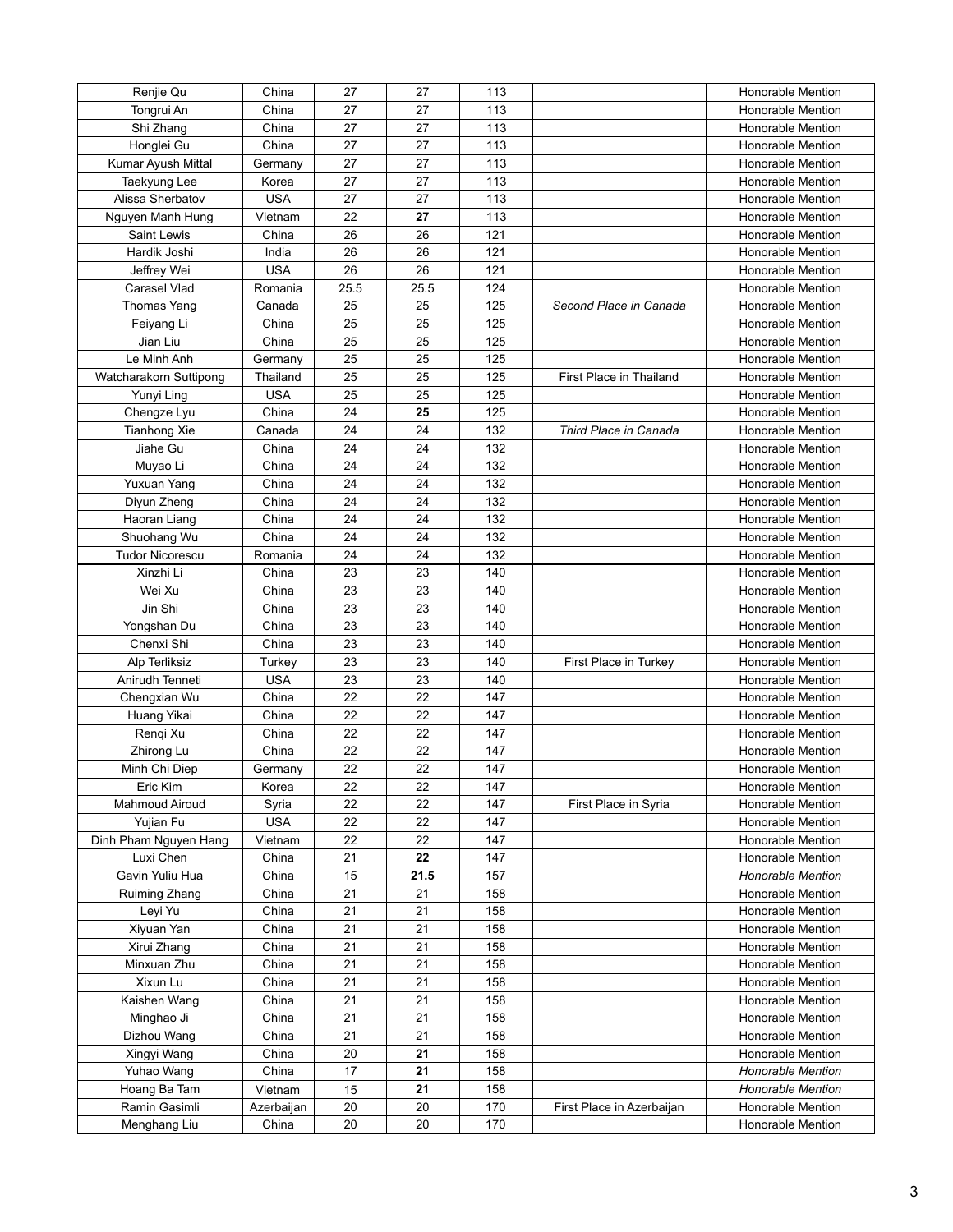| Zizheng Zuo              | China      | 20 | 20 | 170 | Honorable Mention        |
|--------------------------|------------|----|----|-----|--------------------------|
| Arden Lu                 | China      | 20 | 20 | 170 | Honorable Mention        |
| Yuhao Liu                | China      | 20 | 20 | 170 | <b>Honorable Mention</b> |
| Yusuf Deniz Atabek       | Germany    | 20 | 20 | 170 | Honorable Mention        |
| Harish Premkumar         | <b>USA</b> | 20 | 20 | 170 | Honorable Mention        |
| Yinqi Zeng               | China      |    |    |     |                          |
| Wentao Du                | China      |    |    |     |                          |
| <b>Bowen Shi</b>         | China      |    |    |     |                          |
| Zhenyue Cao              | China      |    |    |     |                          |
| Yuxi Zhang               | China      |    |    |     |                          |
| Zhexiong Kong            | China      |    |    |     |                          |
| Arjun Arjun              | Germany    |    |    |     |                          |
| Shawn Zou                | <b>USA</b> |    |    |     |                          |
| Yiming Zhou              | China      |    |    |     |                          |
| Hongyi Xu                | China      |    |    |     |                          |
| Yuankun Zou              | China      |    |    |     |                          |
| Zhixuan Liu              | China      |    |    |     |                          |
|                          |            |    |    |     |                          |
| Qiyu Zhang               | China      |    |    |     |                          |
| Zichen Huang             | China      |    |    |     |                          |
| Chenghan Wu              | China      |    |    |     |                          |
| Haochen Dai              | China      |    |    |     |                          |
| Yifei Nie                | China      |    |    |     |                          |
| Linran Ma                | China      |    |    |     |                          |
| Rares-Vasile Nita        | Romania    |    |    |     |                          |
| Nguyen Nhat Minh         | Vietnam    |    |    |     |                          |
| Ruicong Hu               | China      |    |    |     |                          |
| Rui Wu                   | China      |    |    |     |                          |
| Zixuan Song              | China      |    |    |     |                          |
| Jiayi Gao                | China      |    |    |     |                          |
| Yifan Hu                 | China      |    |    |     |                          |
| Ziyue Zhao               | China      |    |    |     |                          |
| Yang Shen                | China      |    |    |     |                          |
| Yulin Jiang              | China      |    |    |     |                          |
| Meikeyun Zhu             | China      |    |    |     |                          |
| Yijie Chen               | China      |    |    |     |                          |
| Ziqin Jin                | China      |    |    |     |                          |
| Shi Tan                  | China      |    |    |     |                          |
| Moojin Kim               | Korea      |    |    |     |                          |
| Andrei Ciobanu           | Romania    |    |    |     |                          |
| Haolong Duan             | China      |    |    |     |                          |
| Eric Li (Tian)           | Canada     |    |    |     |                          |
| Haojing Yang             | China      |    |    |     |                          |
| Liu Yuhan                | China      |    |    |     |                          |
| Yixiao Li                | China      |    |    |     |                          |
| Hao Li                   | China      |    |    |     |                          |
| Churan Zhang             | China      |    |    |     |                          |
| Yanran Li                | China      |    |    |     |                          |
| Tian Qiu                 | China      |    |    |     |                          |
| <b>Gladwin Philipose</b> | Germany    |    |    |     |                          |
| Wantong Zhou             | Germany    |    |    |     |                          |
| Nguyen Quang Dung        | Vietnam    |    |    |     |                          |
| Junfei Wang              | China      |    |    |     |                          |
| Xuanyu Meng              | China      |    |    |     |                          |
|                          | China      |    |    |     |                          |
| Mingyang Liu             | China      |    |    |     |                          |
| Jiarun Qin               | China      |    |    |     |                          |
| Jiakang Fan              |            |    |    |     |                          |
| Zhihui Zhou              | China      |    |    |     |                          |
| Yule Chen                | China      |    |    |     |                          |
| Jialin Zhang             | China      |    |    |     |                          |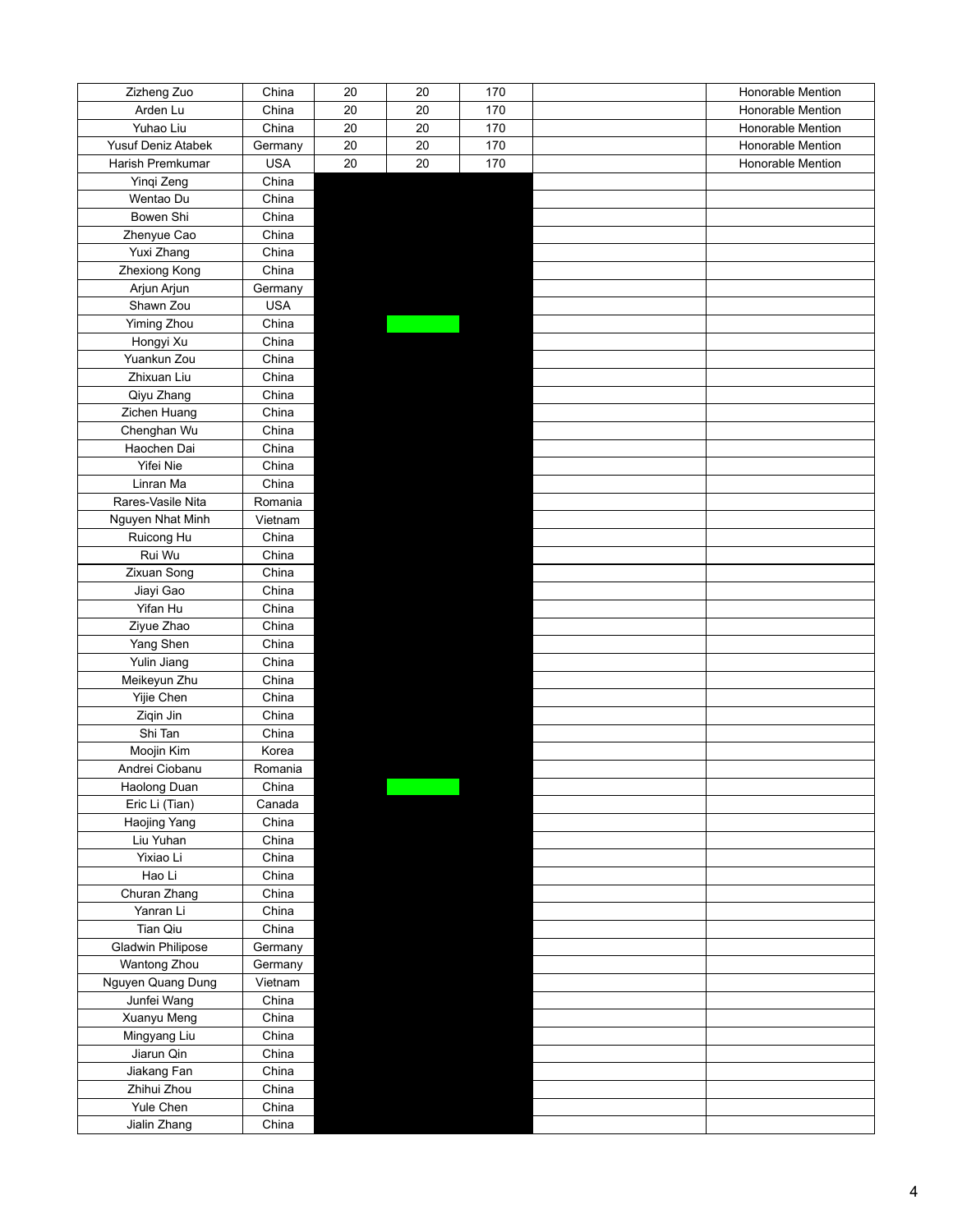| Nguyen Phuong Anh      | Vietnam    |                        |  |
|------------------------|------------|------------------------|--|
| Zhongjing Guo          | China      |                        |  |
| Yanhao Zhou            | China      |                        |  |
| Sixing Wu              | China      |                        |  |
| Linyu Zhou             | China      |                        |  |
| Zhibo Jin              | China      |                        |  |
| Hanlin Li              | China      |                        |  |
| Junyi Zou              | China      |                        |  |
| Siyu Chen              | China      |                        |  |
| Haoran Yang            | China      |                        |  |
| Eric Teng              | <b>USA</b> |                        |  |
| Ha Manh Duong          | Vietnam    |                        |  |
| Nguyen Tuan Anh        | Vietnam    |                        |  |
| Jingchen Ai            | China      |                        |  |
| Zhe Liu                | China      |                        |  |
| Evan Wang              | China      |                        |  |
| Zijiang Yang           | China      |                        |  |
| Ziqian Guan            | China      |                        |  |
| Xingchen Liu           | China      |                        |  |
| Kaiqi Qiu              | China      |                        |  |
| James Fang             | China      |                        |  |
| Yao Fang               | China      |                        |  |
| Jingting Li            | China      |                        |  |
| Thanapat Weeranakin    | Germany    |                        |  |
| <b>Richard Cheng</b>   | Taiwan     | Second Place in Taiwan |  |
| Thai Hoang Son         | Vietnam    |                        |  |
| Zherui Peng            | China      |                        |  |
| Jingsong Zhang         | China      |                        |  |
| Janguk Kim             | China      |                        |  |
| Wenjie Zhang           | China      |                        |  |
| Le Tian Zhou           | China      |                        |  |
| Yuze Li                | China      |                        |  |
| <b>Bingjie Liu</b>     | China      |                        |  |
| Muyang Chen            | China      |                        |  |
| Junhao Wu              | China      |                        |  |
| Gaocheng Ye            | China      |                        |  |
| Ahmet Emre Bingöl      | Germany    |                        |  |
| Seongheum Baek         | Korea      |                        |  |
| Jiangda (Tony) Zhang   | <b>USA</b> |                        |  |
| Bui Thi Bich Ngoc      | Vietnam    |                        |  |
| Sizhe Teng             | China      |                        |  |
| Sophia Wang            | Canada     |                        |  |
| Zhuojun Han            | China      |                        |  |
| Siyan Cai              | China      |                        |  |
| Yiran Dong             | China      |                        |  |
| Wenle Wang             | China      |                        |  |
| Dang Ding              | China      |                        |  |
| Chuwen Zhang           | China      |                        |  |
| Zirui Wang             | China      |                        |  |
| Alejandro Flores       | Germany    |                        |  |
| Utku Sağlam            | Germany    |                        |  |
| Luxin Gabriel Matasaru | Romania    |                        |  |
| Qingyu Liu             | China      |                        |  |
| Siyuan Li              | China      |                        |  |
| Yinze Liu              | China      |                        |  |
| Xuanyan Jiang          | China      |                        |  |
| Ruifu Chen             | China      |                        |  |
| Zhanhao Zhao           | China      |                        |  |
| Yiming Liu             | China      |                        |  |